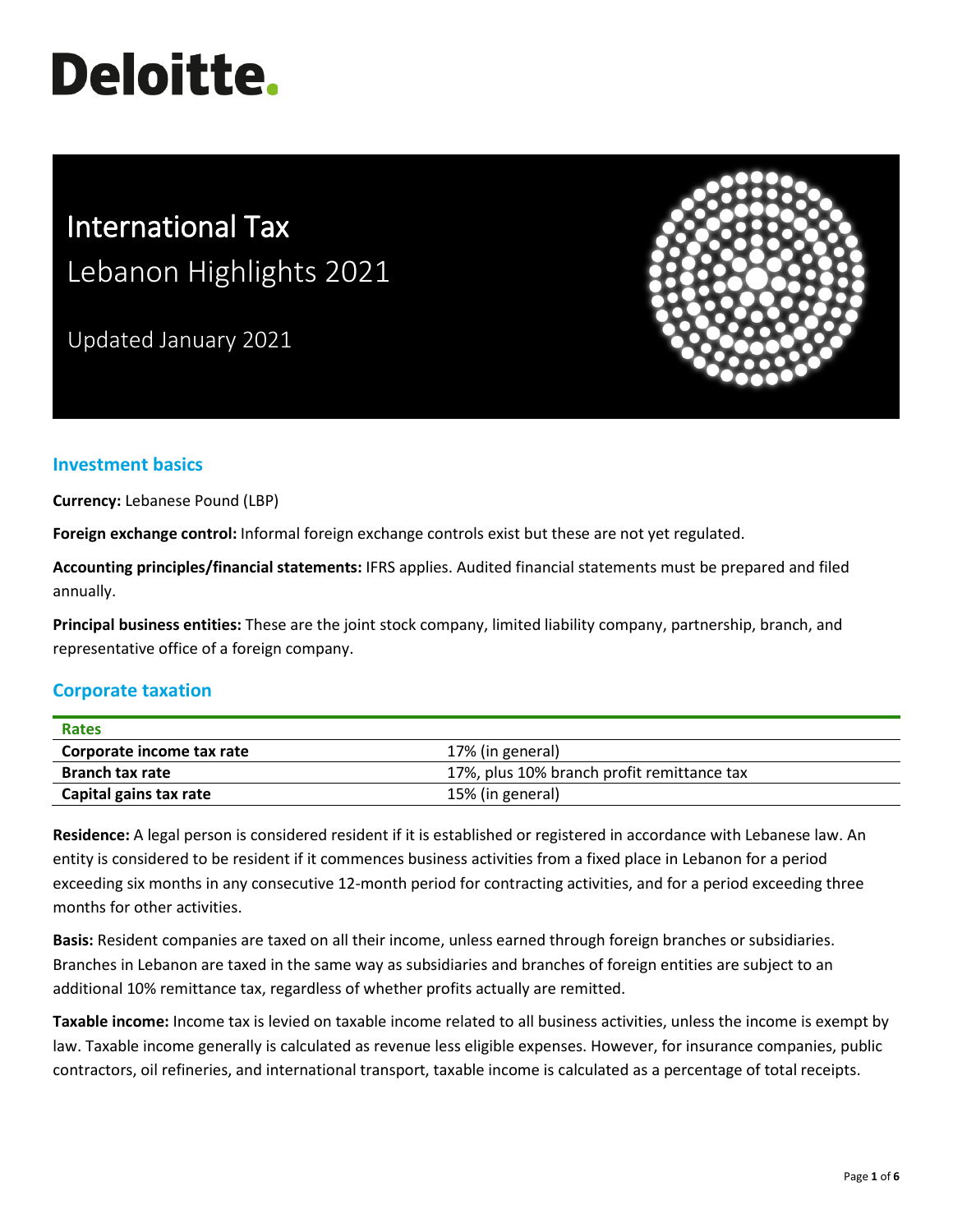**Rate:** The standard corporate income tax rate is 17%. For oil and gas companies, the rate is 20%.

**Surtax:** There is no surtax.

**Alternative minimum tax**: There is no alternative minimum tax.

**Taxation of dividends:** Dividends paid and declared are subject to a withholding tax of 10%.

**Capital gains:** Capital gains derived from the disposal of tangible and intangible assets and financial assets generally are taxed at a rate of 15%. For oil and gas companies, capital gains are taxed at a rate of 20%.

**Losses:** Taxable losses may be carried forward for three years (oil and gas companies may carry forward losses indefinitely). The carryback of losses is not permitted.

**Foreign tax relief:** There is no foreign tax relief.

**Participation exemption:** Dividends received from a Lebanese company are deducted from taxable income for purposes of the corporate income tax calculation. Dividends received from a foreign entity are taxable at a rate of 10%. There is no participation exemption for foreign subsidiaries.

**Holding company regime:** Holding companies are exempt from tax on profits and tax on dividend distributions. Instead, they are subject to a tax on capital and reserves, capped at LBP 5 million per year. Gains derived from the sale of an investment in a Lebanese subsidiary or associate are exempt if the investment is held for more than two years. No tax applies on gains derived from the disposal of an investment in a foreign subsidiary.

**Incentives:** Various incentives are granted for eligible industrial or tourism investments.

Under certain conditions, industrial taxpayers may benefit from a 50% exemption on their profits generated from exports (except for exports of natural resources).

**Other:** There is an offshore company regime. An offshore company is exempt from tax on profits and dividend distributions; it is subject only to an annual lump sum tax of LBP 1 million. An offshore company may carry on activities and have investments only outside Lebanon or through the free zones; it may invest in Lebanese treasury bills, but it may not carry on banking or insurance activities.

#### **Compliance for corporations**

**Tax year:** The calendar year is the tax year, although exceptions are granted when a parent company has a different fiscal year.

**Consolidated returns:** Consolidated returns are not permitted; each entity must file a separate return.

**Filing and payment:** The tax return must be submitted within five months after the preceding period.

**Penalties:** Failure to submit a return is subject to a penalty of 5% per month, capped at 100%, and a delay in payment is subject to a penalty accruing at a rate of 1% (1.5% for withholding tax and VAT) per month.

In the case of an adjustment to the tax return, a 20% penalty applies on the difference between the net tax owed and the net tax due.

**Rulings:** There are no rulings, but taxpayers may obtain an explanation of the tax treatment of new transactions.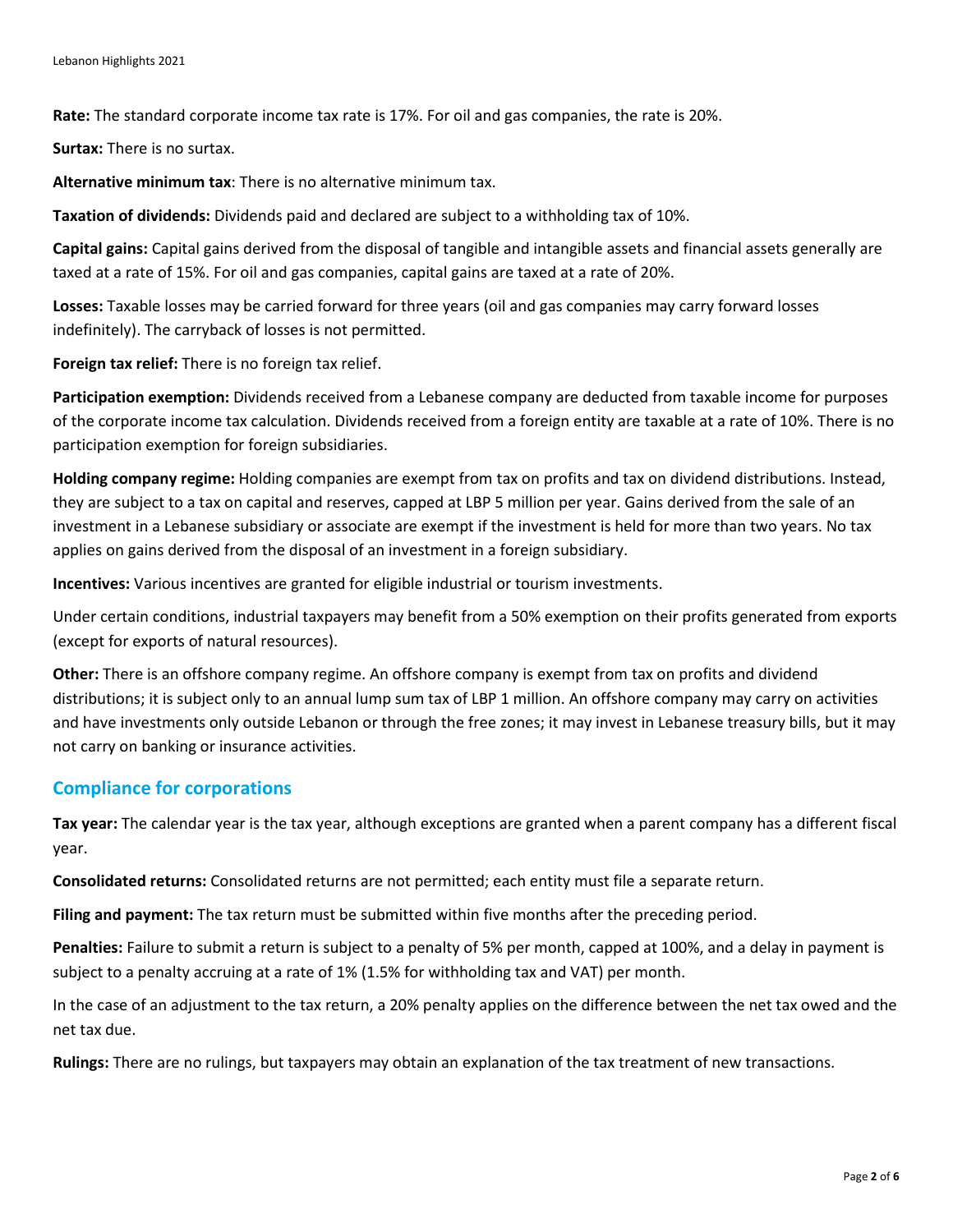# **Individual taxation**

| <b>Rates</b>               |                                 |                  |
|----------------------------|---------------------------------|------------------|
| Individual income tax rate | <b>Taxable income</b>           | Rate             |
|                            | Up to LBP 9,000,000             | 4%               |
|                            | LBP 9,000,001-LBP 24,000,000    | 7%               |
|                            | LBP 24,000,001-LBP 54,000,000   | 12%              |
|                            | LBP 54,000,001-LBP 104,000,000  | 16%              |
|                            | LBP 104,000,001-LBP 225,000,000 | 21%              |
|                            | Over LBP 225,000,000            | 25%              |
| Capital gains tax rate     |                                 | 15% (in general) |

**Residence:** Individuals are considered resident if they meet one of the following conditions:

- Have a fixed place of doing business in Lebanon;
- Maintain a permanent home in Lebanon used for their usual residence or for the usual residence of their family; or
- Stay in Lebanon for more than six months continuously or intermittently in a consecutive 12-month period. Transit stays and stays for medical treatment are not counted in computing the length of a stay.

Registration as a licensed professional also triggers residency.

**Basis:** Self-employed individuals are taxed on income generated from services provided in Lebanon or pertaining to their profession in Lebanon, unless earned through a permanent establishment outside Lebanon. Nonresidents are taxed only on Lebanese-source income.

**Taxable income:** Taxable income comprises income from a profession or personal establishment, and income from a partnership.

**Rates:** A taxable individual is taxed at progressive rates from 4% to 25%. Income derived from foreign shares and bonds is taxed at a rate of 10%.

**Capital gains**: Gains from the sale of fixed assets generally are subject to a 15% capital gains tax.

Capital gains tax on the sale of real estate owned by nontaxable individuals is phased out at a rate of 8% annually from the date of acquisition. Gains from the sale of up to two primary residences per individual are tax exempt.

**Deductions and allowances:** Family deductions are granted in computing taxable income.

**Foreign tax relief:** There is no foreign tax relief.

#### **Compliance for individuals**

**Tax year:** The tax year is the calendar year.

**Filing status:** Married persons are taxed separately; joint assessment is not permitted.

**Filing and payment:** Tax is assessed on a preceding-year basis. An individual is required to submit a return and pay any tax due before 31 March of the following year for income from movable assets.

**Penalties:** Failure to submit a return is subject to a penalty of 5% per month, capped at 100%, and a delay in payment is subject to a penalty accruing at a rate of 1% (1.5% for withholding tax and VAT) per month.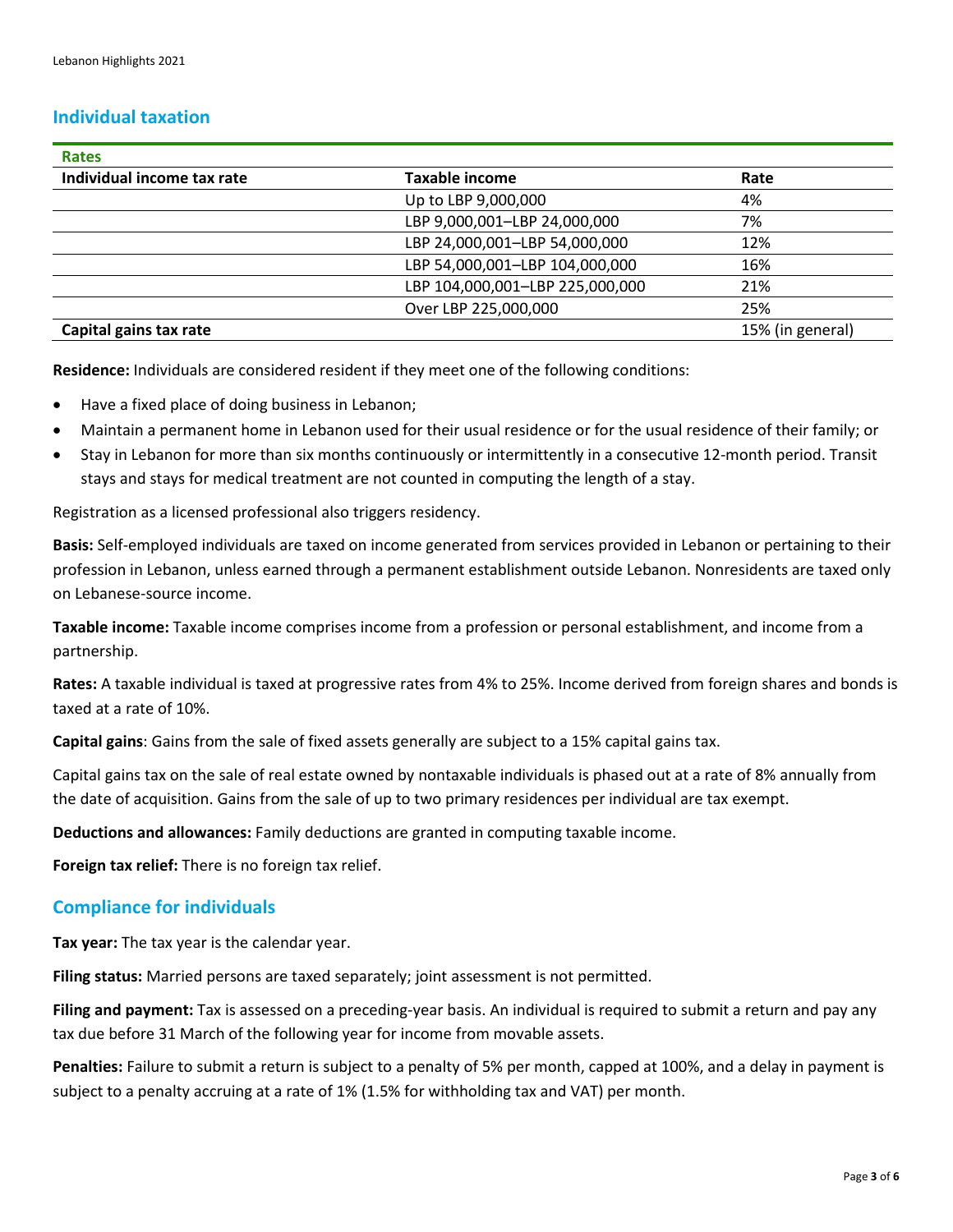In the case of an adjustment to the tax return, a 20% penalty applies on the difference between the net tax owed and the net tax due.

**Rulings:** There are no rulings, but taxpayers may obtain an explanation of the tax treatment of new transactions.

**Other:** Resident individual owners or beneficiaries of foreign shares or bonds who receive income from such movable assets outside Lebanon directly or indirectly through a foreign paying agent are required to file a declaration with the tax authorities before 1 March to report the income derived during the prior year.

# **Withholding tax**

| <b>Rates</b>                       |                  |            |                     |                   |
|------------------------------------|------------------|------------|---------------------|-------------------|
| Type of payment                    | <b>Residents</b> |            | <b>Nonresidents</b> |                   |
|                                    | Company          | Individual | Company             | <b>Individual</b> |
| <b>Dividends</b>                   | 10%              | 10%        | 10%                 | 10%               |
| <b>Interest</b>                    | 10%              | 10%        | 10%                 | 10%               |
| <b>Royalties</b>                   | 0%               | 0%         | 7.5%                | 7.5%              |
| <b>Fees for technical services</b> | 0%               | 0%         | 7.5%                | 7.5%              |

**Dividends:** Dividends paid to a resident or nonresident are subject to a 10% withholding tax, unless the rate is reduced under a tax treaty.

**Interest:** Interest paid to a resident or nonresident generally is subject to a 10% withholding tax, unless the rate is reduced under a tax treaty.

**Royalties:** Royalties paid to a resident are not subject to withholding tax. Royalties paid to a nonresident are subject to a 7.5% withholding tax, unless the rate is reduced under a tax treaty.

**Fees for technical services:** Technical or management fees paid to a resident are not subject to withholding tax. Technical or management fees paid to a nonresident are subject to a 7.5% withholding tax, unless the rate is reduced under a tax treaty.

**Branch remittance tax:** In addition to being subject to the standard corporate income tax rate, profits derived by a branch of a foreign entity are subject to an additional 10% remittance tax, regardless of whether profits are remitted.

**Other:** Oil and gas companies are subject to a 10% nonresident withholding tax.

# **Anti-avoidance rules**

**Transfer pricing:** The arm's length principle applies to determine the taxable base of related party transactions (both resident and nonresident).

**Interest deduction limitations:** There are no general interest deduction limitation rules, but specific rules apply for oil and gas companies.

**Controlled foreign companies:** There are no controlled foreign company rules.

**Hybrids:** There are no hybrid rules.

**Economic substance requirements:** There are no economic substance requirements.

**Disclosure requirements:** There are no disclosure requirements.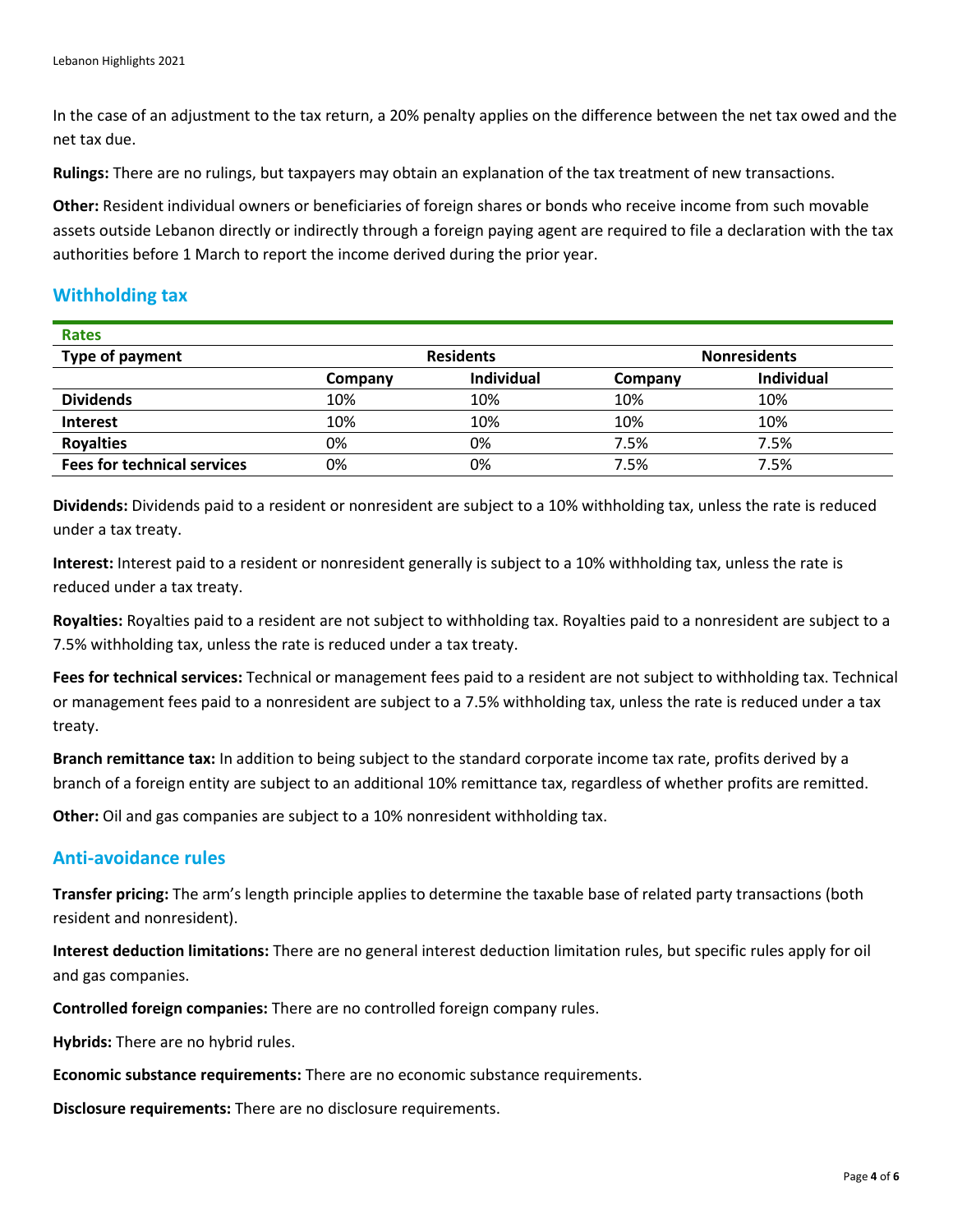**Exit tax:** There is no exit tax.

**General anti-avoidance rule:** There is no general anti-avoidance rule.

# **Value added tax**

| <b>Rates</b>         |     |
|----------------------|-----|
| <b>Standard rate</b> | 11% |
| <b>Reduced rate</b>  | 0%  |

**Taxable transactions:** VAT applies to most transactions involving goods, services, and basic foods. Health, real estate, educational, financial, insurance, and banking services; and the leasing of residential property are VAT exempt. Intermediate goods imported for use in petroleum activities that are not made available by national production, and exports (including authorized oil exports) also are exempt from VAT.

**Rates:** The standard VAT rate is 11%.

**Registration:** Taxpayers whose turnover exceeds LBP 100 million for a period between one quarter and four consecutive quarters must register for VAT purposes.

**Filing and payment:** VAT returns must be filed and tax paid on a quarterly basis.

Failure to submit a VAT return is subject to a penalty of 5% per month, capped at 100%, and a delay in payment is subject to a penalty accruing at a rate of 1.5% per month. In the case of an adjustment to the VAT return, a 20% penalty applies on the difference between the net tax owed and the net tax due.

# **Other taxes on corporations and individuals**

**Social security contributions:** There are three mandatory social security schemes: (i) a family scheme contribution of 6% of employee earnings up to LBP 18 million per year; (ii) a medical scheme contribution of 11% of earnings up to LBP 30 million per year (of which 3% is the employee share); and (iii) an end-of-service indemnity scheme contribution of 8.5% of total earnings. Contributions are borne by the employer.

**Payroll tax:** Payroll tax is withheld from salary. The tax brackets have rates ranging between 2% (for the lowest bracket) and 25% (for the bracket in excess of LBP 225 million per year). The employer withholds these amounts from the employee's salary and remits the tax to the authorities on a quarterly basis.

Lebanese-resident employees of nonresident foreign entities are required to pay tax and file payroll tax returns on both a quarterly and annual basis.

**Capital duty:** A one-time stamp duty of 0.4% is levied on the subscription of capital of a company or an increase in capital.

**Real property tax:** An annual built property tax is levied on rental income from (or the rental value of) Lebanese real property, at rates ranging between 4% and 14%; see also "Transfer tax," below. Construction, installations, and vehicles used for petroleum-related operations within Lebanese territorial waters are exempt from built property tax.

**Transfer tax:** A 6% tax is levied on the transfer of real estate property.

**Stamp duty:** A stamp duty is levied on most contracts, at a rate of 0.4%; see also "Capital duty," above.

A fixed stamp duty of LBP 5 million is levied on oil and gas companies for exploration and production agreements.